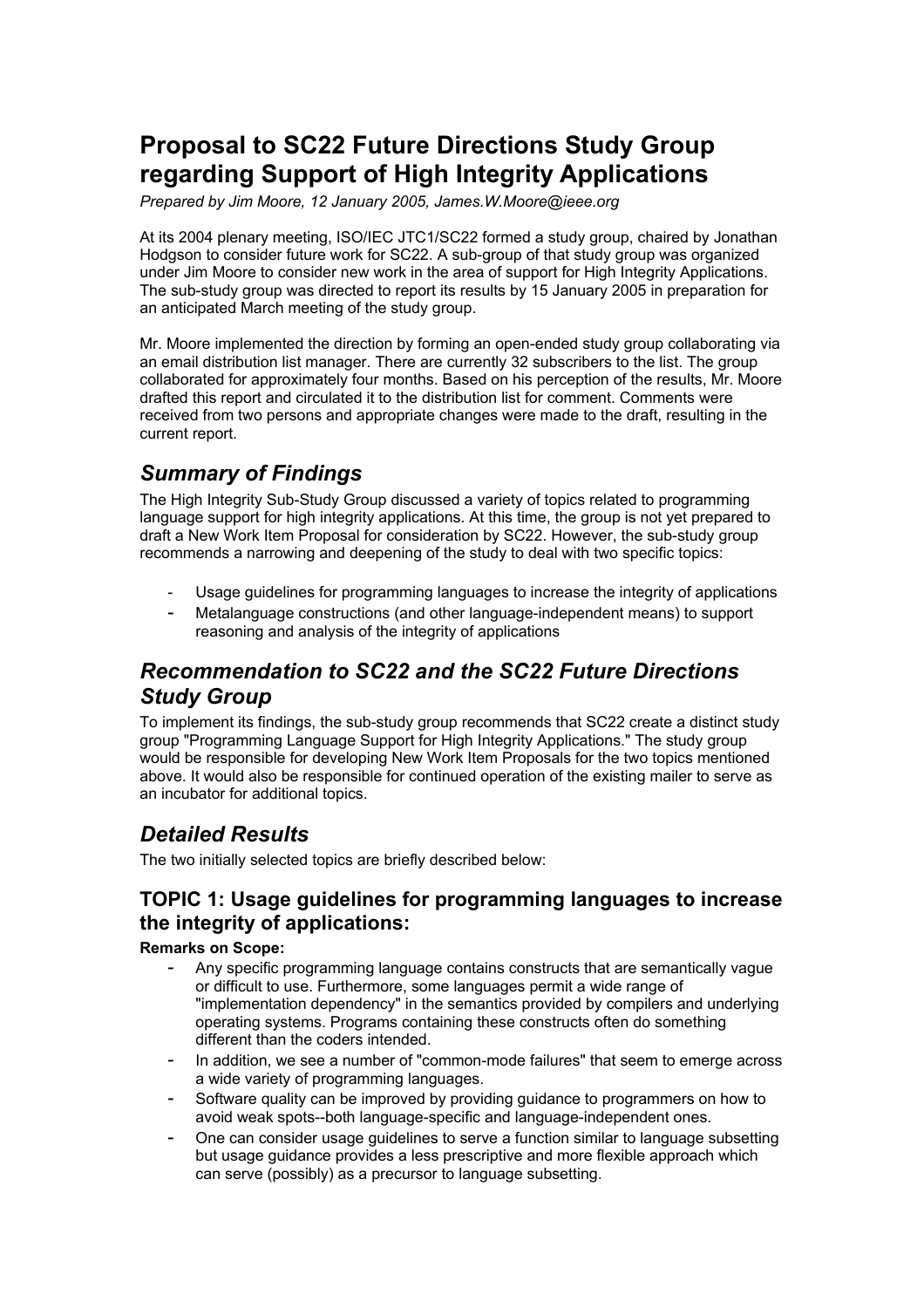- A fair number of usage guidelines already exist for specific languages. It would be a contribution, though, to consider a broad range of languages from a commensurate viewpoint. This would provide the collateral benefit of assisting users in selecting languages appropriate to their needs.
- It is possible that common-mode failures can be treated in a manner that is languageindependent. For example, instead of providing exemplar coding sequences in Ada, Basic, C++, ... Z, one might use a technology similar to "design patterns" to suggest language-independent solutions.

#### **Form of Deliverable:**

What is proposed for now is continuing study leading to a New Work Item Proposal. The form of document likely to emerge from a standardization effort would be a Technical Report, possibly of Type 3 (a document inherently unsuitable to be a standard) or of Type 2 (a document potentially suitable for standardization, but on which work still continues).

In addition, a standardization effort might result in recommendations to other working groups (and other standards organizations) that language specifications should be tightened, that implementation dependencies should be narrowed, or even that language features should be redefined.

#### **Organizational Structure:**

Thinking ahead, a suitable structure for developing such a product would be a (Special) Working Group that is staffed not only by National Body representatives, but by representatives from other SC22 working groups as well as liaison representatives for language outside the purview of SC22.

#### **Who Should be Approached:**

Aside from the obvious -- SC22 National Bodies and SC22 Working Groups -- other organizations that standardize programming languages. Some possibilities include INCITS and the Sun Java Community.

### **TOPIC 2: Metalanguage constructions (and other languageindependent means) to support reasoning and analysis of the integrity of applications**

### **Remarks on Scope:**

- Recent history has shown that static analysis and related forms of analysis can do much to improve the quality of software. Some developers routinely use tools that search for stereotypical types of errors. Ada programmers often state that once their program compiles, it usually works -- because of the extensive static analysis required of compilers by Ada's type system. The SPARK subset of Ada utilizes static analysis to produce programs to are certain to execute without exceptions and which can be proved to have various functional characteristics.
- There is some research to indicate that static techniques can be applied to other programming languages through the use of meta-language annotations which support the reasoning performed by analysis tools.
- The primary challenge in this work is probably the extent of programming languages to be included. These techniques might be easy for Ada, highly difficult for C, and of intermediate difficulty for other languages. By precluding the more difficult languages, one could probably include more powerful mechanisms. Possibly, one could imagine a hierarchy of techniques providing increasing strength but narrowing breadth of applicability.
- The work should consider the interaction of analysis techniques with other forms of verification commonly applied in software development.

### **Form of Deliverable:**

What is proposed for now is continuing study leading to a New Work Item Proposal. The form of document likely to emerge from a standardization effort would be a Technical Report,